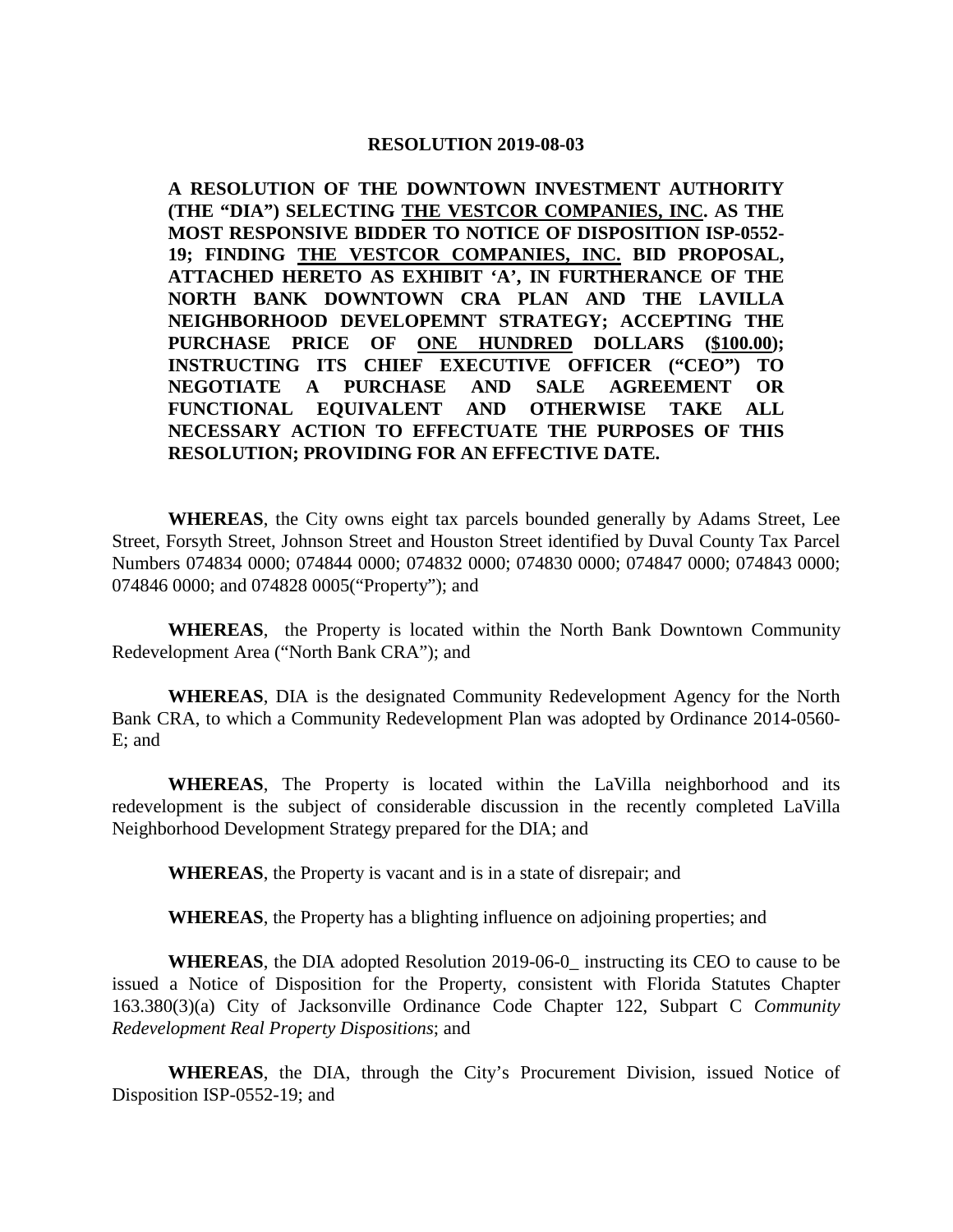**WHEREAS**, the DIA received three (3) bid proposals in response to ISP-0343-18; and

**WHEREAS**, the bid proposals were scored by the appointed scoring committee based on the following criteria and points assigned:

- i. Financial Resources: Demonstration that the respondent has the financial resources necessary to complete site redevelopment, ability to service debt (if applicable), and ability to implement the development and business plan. **[20 points]**
- ii. Past Development Experience: Demonstration that the respondent has completed projects similar in scope to their proposed development plan, and has the organizational capacity to complete construction of the proposed development plan. **[20 points]**
- iii. Consistency with the North Bank Community Redevelopment Area Plan and the La Villa Development Strategy with particular attention to the following: **[30 points]**

# **Redevelopment Goal No. 1 Reinforce Downtown as the City's unique epicenter for business, history, culture, education, and entertainment.**

How does the proposed project reflect the unique historical and cultural context of LaVilla?

## **Redevelopment Goal No. 2**

**Increase rental and owner-occupied housing downtown, targeting key demographic groups seeking a more urban lifestyle.**

## **Plan Umbrella 7 Housing- creating a critical mass of housing Downtown of all forms.**

In order to meet the Downtown residential benchmarks, increased density is key to urban redevelopment. Has the project maximized density consistent with the applicable site constraints and location?

### **Redevelopment Goal No. 4**

# **Improve walkability/bikeability and connectivity to adjacent neighborhoods and the St. Johns River while creating highly walkable nodes.**

Does the project promote connectivity through sidewalk or bike lane improvements, additional roadway connections, contributions to or development of the adjacent LaVilla Heritage Trail (Emerald Trail Model Mile) or similar improvements?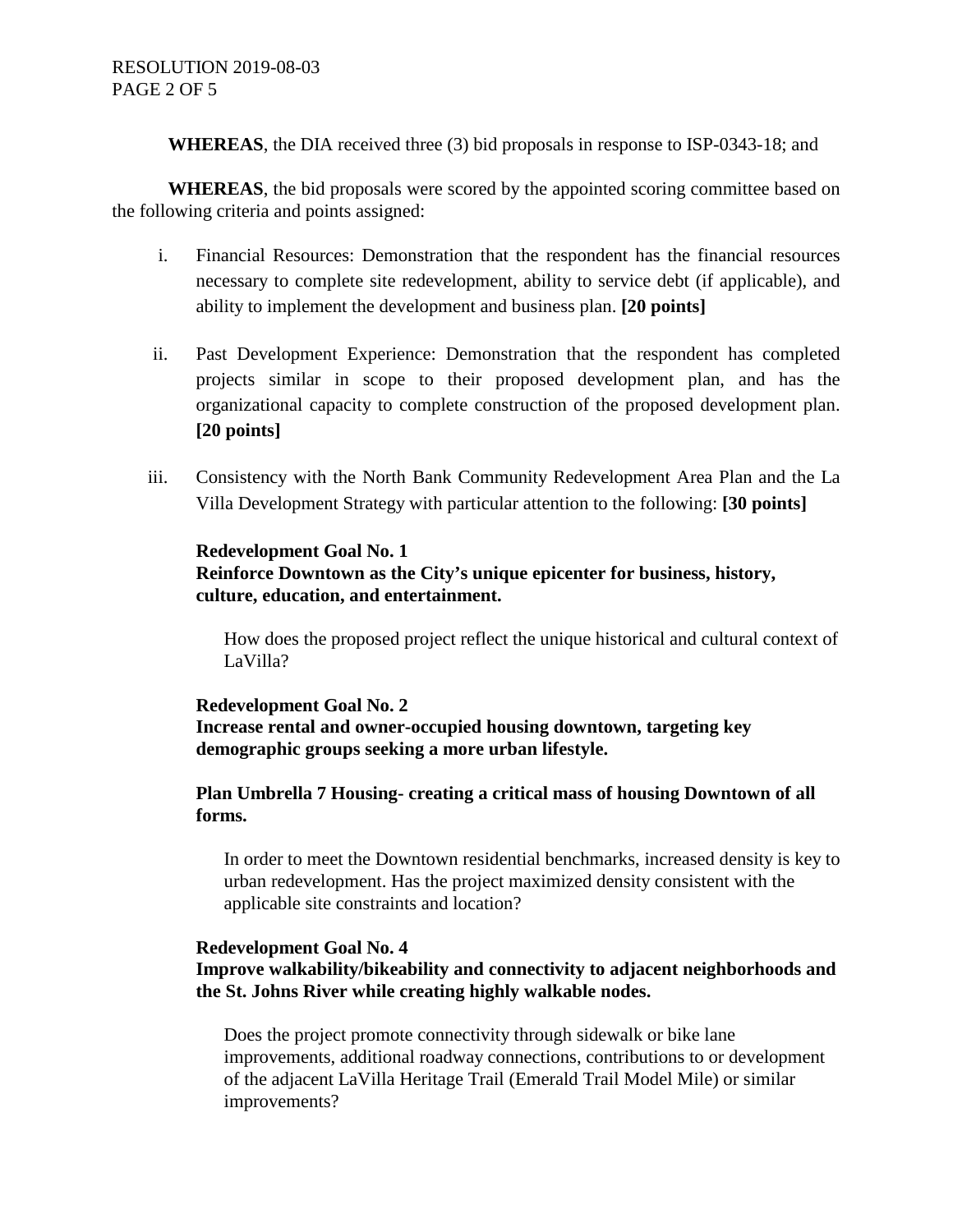Are street trees included in the design?

Are the street level facades activated, particularly adjacent to the Park and trail?

### **Redevelopment Goal No. 7**

**Use planning and economic development policies to promote design for healthy living.**

How does the project incorporate specific strategies for healthy living, if any?

## **Housing Incentive Programs**

The CRA Plan contemplates housing incentives, including the disposition of City land at reduced cost, in order to achieve Downtown housing goals. It expressly provides "The best way to attract a diverse population is by providing high quality housing and a wide range of housing types."

Is the proposed project of high quality? Does it exhibit an exemplary standard of urban design?

## **The recommendations of the La Villa Strategy regarding development of the Park Parcel including:**

What financial contribution or other efforts will be made to expand Lift Ev'ry Voice and Sing Park concurrently with development?

What provisions, if any are included in the proposal regarding a new street between residential and park?

Does the proposed project incorporate unique or enhanced design standards for activating important street edges, particularly new Lift Ev'ry Voice and Sing Park edge?

Does the proposal contemplate that Johnson Street between Houston and Adams will remain open public?

## **The recommendations of the LaVilla Strategy regarding the LaVilla Heritage Trail: Making the neighborhood's History visible including:**

What financial contributions or other efforts will be made to introduce the Heritage Trail along Lee Street? Is land made available for a small plaza or feature in which the story of LaVilla can be told?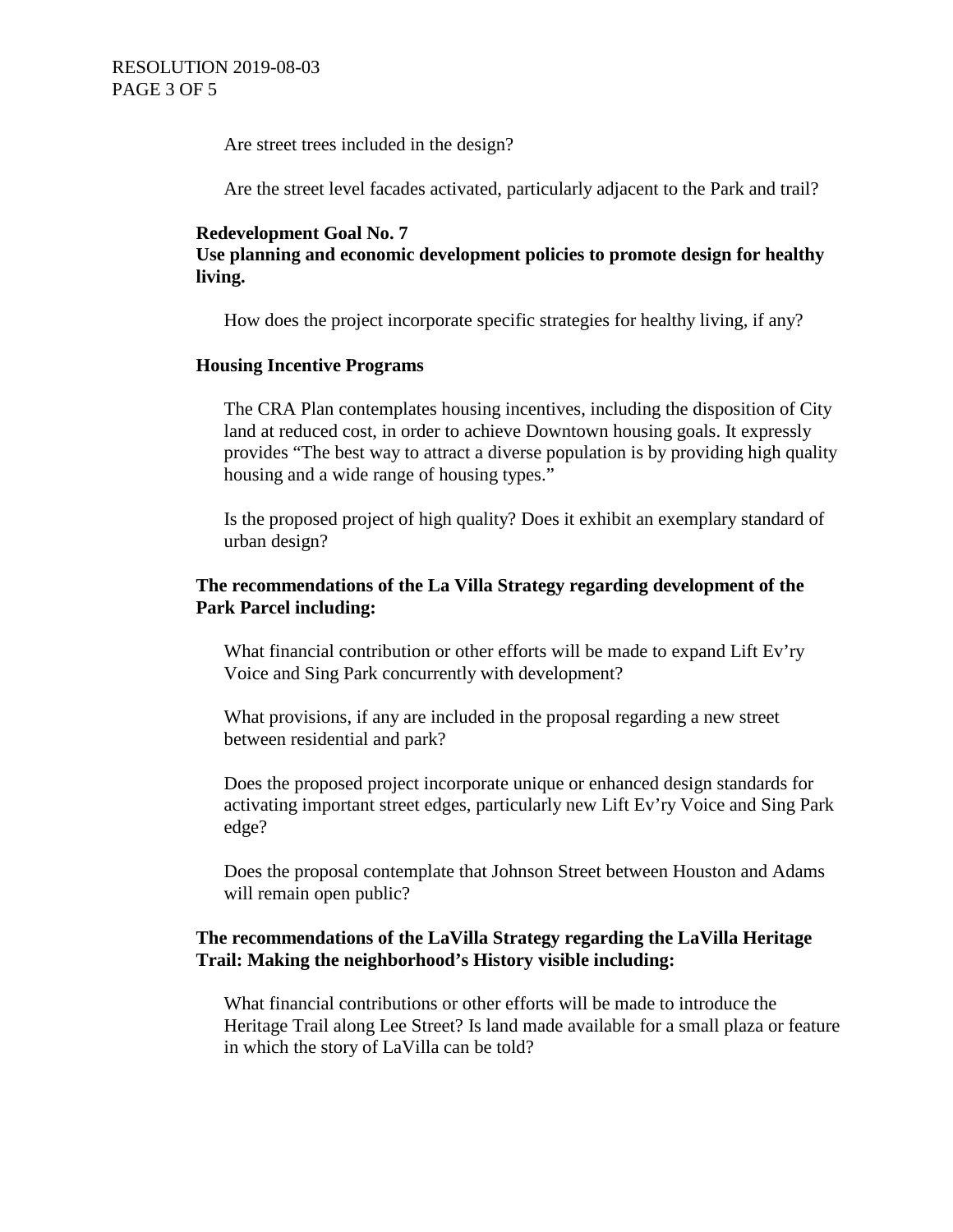How does the proposed design of adjacent buildings address or interact with the Heritage Trail?

- iv. Relationship to Lift Ev'ry Voice and Sing Park: How the proposed development plan will integrate with the adjacent Lift Ev'ry Voice and Sing Park and promotes the park as a focal point of both the development and the LaVilla neighborhood. **[15 points]**
- v. Return on Investment: All proposals must demonstrate a Return on Investment to the City of at least 1:1. **[15 points]**

**WHEREAS** based on the scores assigned by scoring committee members, The Vestcor Companies, Inc. was ranked number one; Johnson Commons, LLC, was ranked number two and Blackwater Capital, LLC, was ranked number three; and

**WHEREAS,** the DIA considered the rankings and score sheets at their publicly noticed meeting held on August 7, 2019 and has identified The Vestcor Companies, Inc. as the proposer whose proposal is deemed in the public interest, furthers the North Bank Community Redevelopment Area Plan and furthers Sec. 163.380 Florida Statutes.

## **NOW THEREFORE, BE IT RESOLVED by** the Downtown Investment Authority:

**Section 1.** The DIA finds that the recitals set forth above are true and correct and are incorporated herein by this reference.

**Section 2.** The DIA finds that the Vestcor Companies Inc. bid proposal, attached hereto as Exhibit 1, the most responsive bidder to ISP-0552-19.

**Section 3.** The DIA finds that the Vestcor Companies Inc. proposal in furtherance of the CRA Plan Goals and LaVilla Neighborhood Development Strategy contained in the recitals above.

**Section 4.** The DIA agrees to accept the purchase price of One Hundred dollars (\$100.00) in accordance with the other terms and conditions set forth in respondent's proposal attached hereto as Exhibit 1.

**Section 5.** The DIA hereby instructs the DIA Chief Executive Officer to negotiate a Purchase and Sale Agreement or a functional equivalent, and such other agreements as may be required to effectuate said proposal, establishing a due diligence period, a close-by date, and a begin construction date. Such agreements shall be presented to the DIA Board for approval of the negotiated terms upon completion of documentation and agreement of the parties.